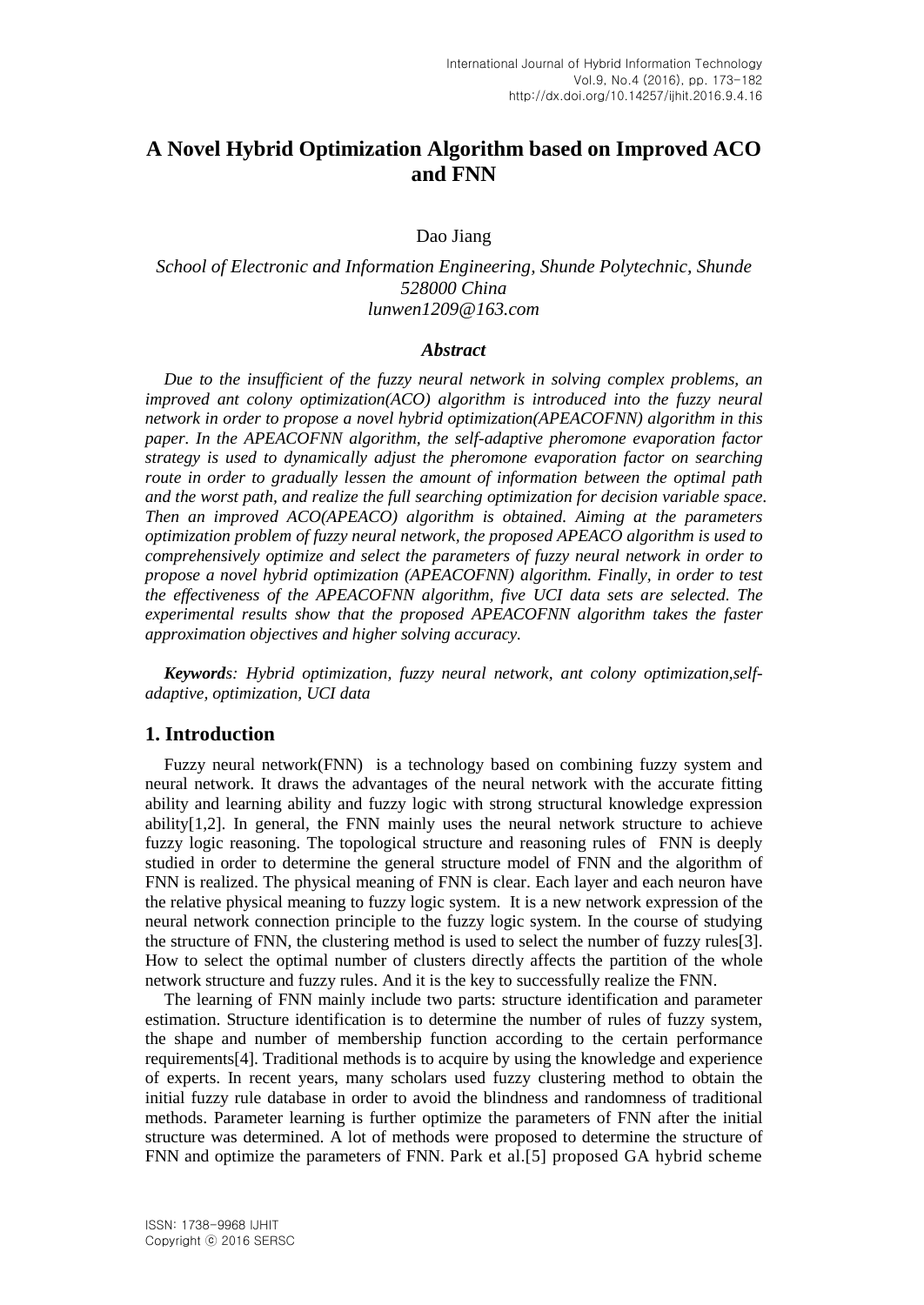to guarantee both global optimization and local convergence. An aggregate objective function (performance index) with a weighting factor is introduced to achieve a sound balance between approximation and generalization of the model. Tang et al.[6] proposed a hybrid system combining a fuzzy inference system and genetic algorithms - a genetic algorithms based Takagi-Sugeno-Kang fuzzy neural network (GA-TSKfnn) to tune the parameters in the Takagi-Sugeno-Kang fuzzy neural network. Abadeh et al.[7] proposed an evolutionary algorithm to induct fuzzy classification rules. The algorithm uses an ant colony optimization based local searcher to improve the quality of final fuzzy classification system. Tzeng[8] proposed an efficient method to design fuzzy wavelet neural network (FWNN) for function learning and identification by tuning fuzzy membership functions and wavelet neural networks. Dong et al.[9] proposed a PSO-FNNC scheme based on particle swarm optimization algorithm and fuzzy neural network. Yu et al.[10] proposed a new hybrid clustering algorithm that incorporates ACO (ant colony optimization)-based clustering into PCM, namely ACOPCM for noisy image segmentation. Hsu and Juang[11] proposed evolutionary wall-following control of a mobile robot using an interval type-2 fuzzy controller (IT2FC) with species-differential- evolution-activated continuous ant colony optimization (SDE-CACO). All of the free parameters in an online-generated IT2FC are optimized using SDE-CACO, in which an SDE mutation operation is incorporated within a continuous ACO to improve its explorative ability. Park et al.[12] used genetic algorithms with the dynamic variants to optimize the structure and the parameters of FNN. Yang et al.[13] proposed a GA-BP hybrid algorithm for designing polygonal fuzzy neural network. Liu and Guo[14] used ant colony optimization (ACO) algorithm to optimize the parameters of the RBF neural network. Wang and Wang[15] proposed an improved ant colony optimization fuzzy neural network control (ACO-FNC) algorithm for ABS, and the control object of ACO-FNC is slip rate. Hajar et al.[16] proposed a metaheuristic algorithm based on combining a fuzzy multi-objective approach and ant colony optimization (ACO) algorithm to solve the simultaneous reconfiguration and optimal allocation (size and location) of photovoltaic (PV) arrays.

 The best merit of the ACO algorithm is the high efficiency for optimizing the FNN. Nevertheless, the ACO algorithm easily falls into the local extreme point and has poor optimization accuracy. So the self-adaptive pheromone evaporation factor strategy is used to improve the basic ACO algorithm. Then improved ACO algorithm is used to comprehensively optimize and select the parameters of fuzzy neural network in order to propose a novel hybrid optimization (APEACOFNN) algorithm.

# **2. Ant Colony Optimization(ACO) Algorithm and Fuzzy Neural Network**

## **2.1. Ant Colony Optimization(ACO) Algorithm**

Ant colony algorithm (ACO) was introduced by Marco Dorigo in the early 1991[17]. It is a metaheuristic inspired by the behavior of real ants in their search for the shortest path to food sources. The ACO algorithm consists of a number of cycles (iterations) of solution construction. During each iteration, a number of ants construct complete solutions by using heuristic information and the collected experiences of previous groups of ants. These collected experiences are represented by the pheromone trail which is deposited on the constituent elements of a solution. Small quantities are deposited during the construction phase while larger amounts are deposited at the end of each iteration in proportion to solution quality. Pheromone can be deposited on the components and/or the connections used in a solution depending on the problem. Each ant randomly starts at one city and visits the other cities according to the transition rule. After the ants complete their routes, the system evaluates the length of the routes. Then, the system uses the pheromone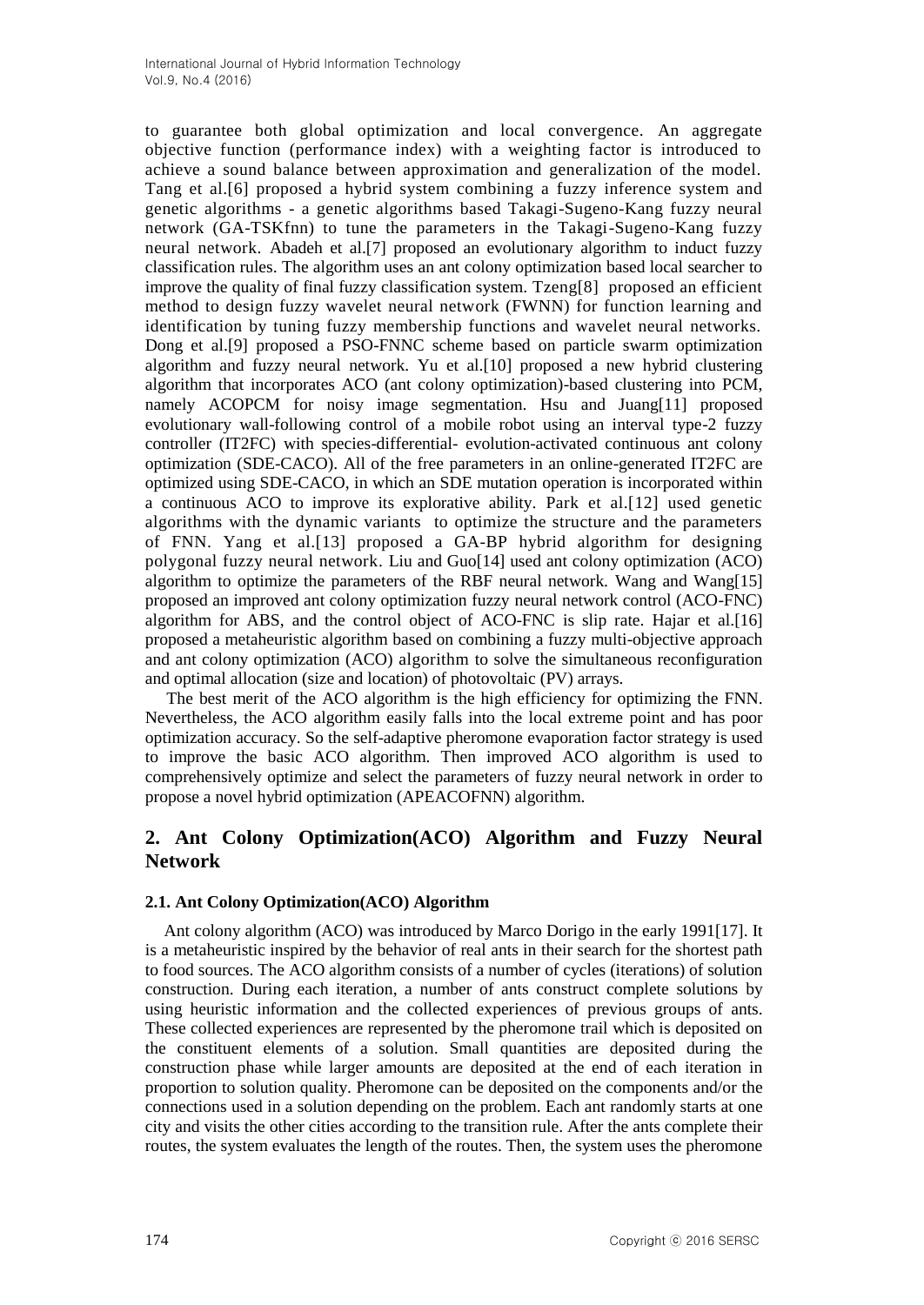update rule to update the pheromone information. The learning procedure is to update the pheromone information repeatedly.

#### (1) Transition rule

In the route, the  $k^{th}$  ant starts from city r, the next city s is selected among the unvisited cities memorized in  $J_r^k$  $J_r^k$  according to the following formula:

$$
s = \underset{u \in J_r^k}{\arg \max} [\tau_i(r, u)^\alpha \cdot \eta(r, u)^\beta] \text{ if } q \le q_0(\text{Exploitation})
$$
 (1)

To visit the next city s with the probability  $p_k(r, s)$ ,

$$
p_k(r,s) = \begin{cases} \frac{\tau(r,s)^{\alpha} \cdot \eta(r,s)^{\beta}}{\sum_{u \in J_r^k} \tau(r,u)^{\alpha} \cdot \eta(r,u)^{\beta}} & \text{if } s \in J_r^k \\ 0 & \text{otherwise} \end{cases} \quad \text{if } q > q_0 \text{ (Bias Exploration)} \tag{2}
$$

In two formula,  $p_k(r, s)$  is the transition probability,  $\tau(r, u)$  is the intensity of pheromone between city r and city u in the  $i^{th}$  group,  $\eta(r, u)$  is the length of the path from city r to city  $u, J_r^k$  $J_r^k$  is the set of unvisited cities of the  $k^{th}$  ant in the  $i^{th}$  group, the parameter  $\alpha$  and  $\beta$  are the control parameters, q is a uniform probability [0, 1].

#### (2) The pheromone update rule

In order to improve the solution, the pheromone trails must be updated. Trail updating includes local updating and global updating. The local trail updating formula is given by:

$$
\tau(r, u) = (1 - \rho)\tau(r, s) + \sum_{k=1}^{m} \Delta \tau_k(r, s)
$$
\n(3)

In the formula (3),  $\rho$  ( $0 < \rho < 1$ ) is the pheromone trial evaporating rate.  $\Delta \tau_k(r,s)$  is the amount of pheromone trail added to the edge( $r, s$ ) by ant  $k$  between time  $t$  and  $t + \Delta t$  in the tour. It is given by:

$$
\Delta \tau_k(r,s) = \begin{cases} \frac{Q}{L_k} & (r,s) \in \pi_k \\ 0 & otherwise \end{cases}
$$
 (4)

where Q is a constant parameter,  $L_k$  is the distance of the sequence  $\pi_k$  toured by ant  $\ln \Delta t$ .

#### **2.2. Fuzzy Neural Network(FNN)**

Fuzzy theory and neural network are based on the mathematical model of dynamic characteristics. Fuzzy theory is used to describe the regular expert knowledge, experience or operation data. And the neural network is used to train sample data. Fuzzy neural network(FNN) is a neural network based on combining the advantages of the fuzzy theory and neural network. So the FNN has the characteristics of dealing with the non-linear and fuzziness and so on. In recent years, more and more experts and scholars contributed to studying the FNN model and proposed a lot of research results. The FNN is composed of five layers of multi-input and single-output. The general FNN structure is shown in Fig.1.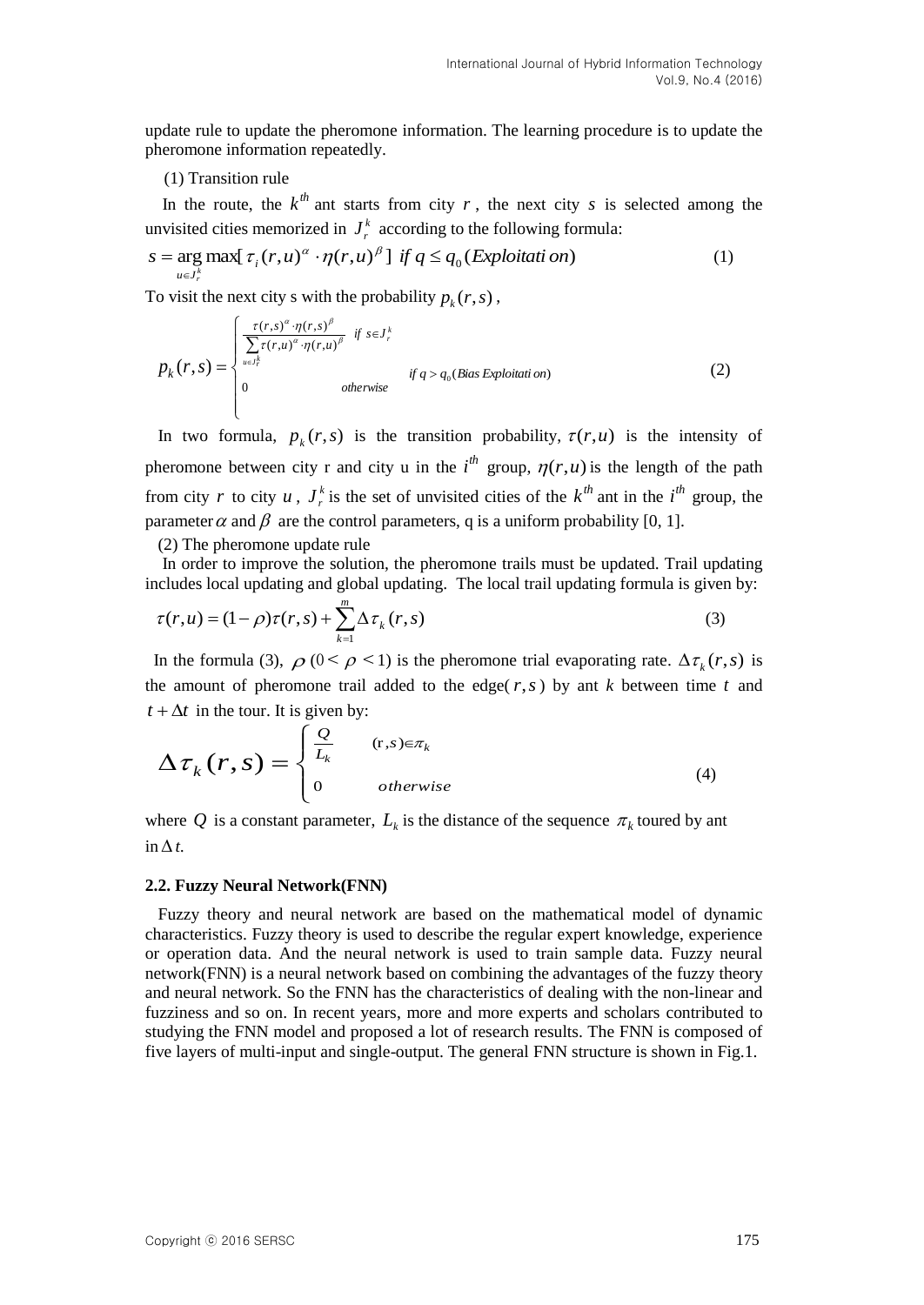International Journal of Hybrid Information Technology Vol.9, No.4 (2016)



**Figure 1. The Structure of the Fuzzy Neural Network** 

The function of each layer is described as follows:

#### **(1) The first layer** (Input layer)

 In this layer, input vectors may be accurate numerical vector or fuzzy value. The 'N' is the number of input nodes. The number of output nodes equals to the number of input nodes. The expression is shown as:

$$
O_i^1 = I_i = x_i, i = 1, 2, 3, \cdots, n
$$
\n<sup>(5)</sup>

### **(2) The second layer** (Fuzzification layer)

 In this layer, the selected function is used to fuzzify the input variable. This layer can not only realize the membership function of input variable, but also match the fuzzy control rules. The number of nodes equals to all the possible fuzzy rules according to the input variables. The output nodes is corresponding to the product of each Gaussian function. Because the Gaussian function is provided with the good smoothness, the membership function adopts Gaussian function. The expression is shown as:

$$
\mu_{ij} = \exp\left[-\frac{(x_i - c_{ij})^2}{\sigma_{ij}^2}\right], i = 1, 2, \cdots, r; j = 1, 2, \cdots, u \tag{6}
$$

Where,  $\mu_{ij}$  is the *i*<sup>th</sup> Gaussian function of the *j*<sup>th</sup> neuron;

 $c_{ij}$  is the *i*<sup>th</sup> Gaussian function center of the *j*<sup>th</sup> neuron;

 $\sigma_{ij}$  is the *i*<sup>th</sup> Gaussian function standard deviation of the *j*<sup>th</sup> neuron;

 $r$  is the number of input vector (dimension),  $u$  is the number of neuron.

The output expression of the  $j<sup>th</sup>$  neuron is shown as:

$$
O_j^2 = \exp\left[\sum_{i=1}^r \frac{(x_i - c_{ij})^2}{\sigma_{ij}^2}\right], j = 1, 2, \cdots, u \tag{7}
$$

## **(3) The third layer** (Fuzzy reasoning layer)

 In this layer, each neuron is one fuzzy rule. The input of membership grade is the former rule, the reasoning uses fuzzy product reasoning to compute the incentive intensity of each fuzzy rule. The expression is shown as:

$$
O_j^3 = w_{a1}O_1^2 \times w_{a2}O_2^2 \times \cdots \times w_{au}O_u^2 = \prod_{j=1}^u w_{aj}O_j^2
$$
 (8)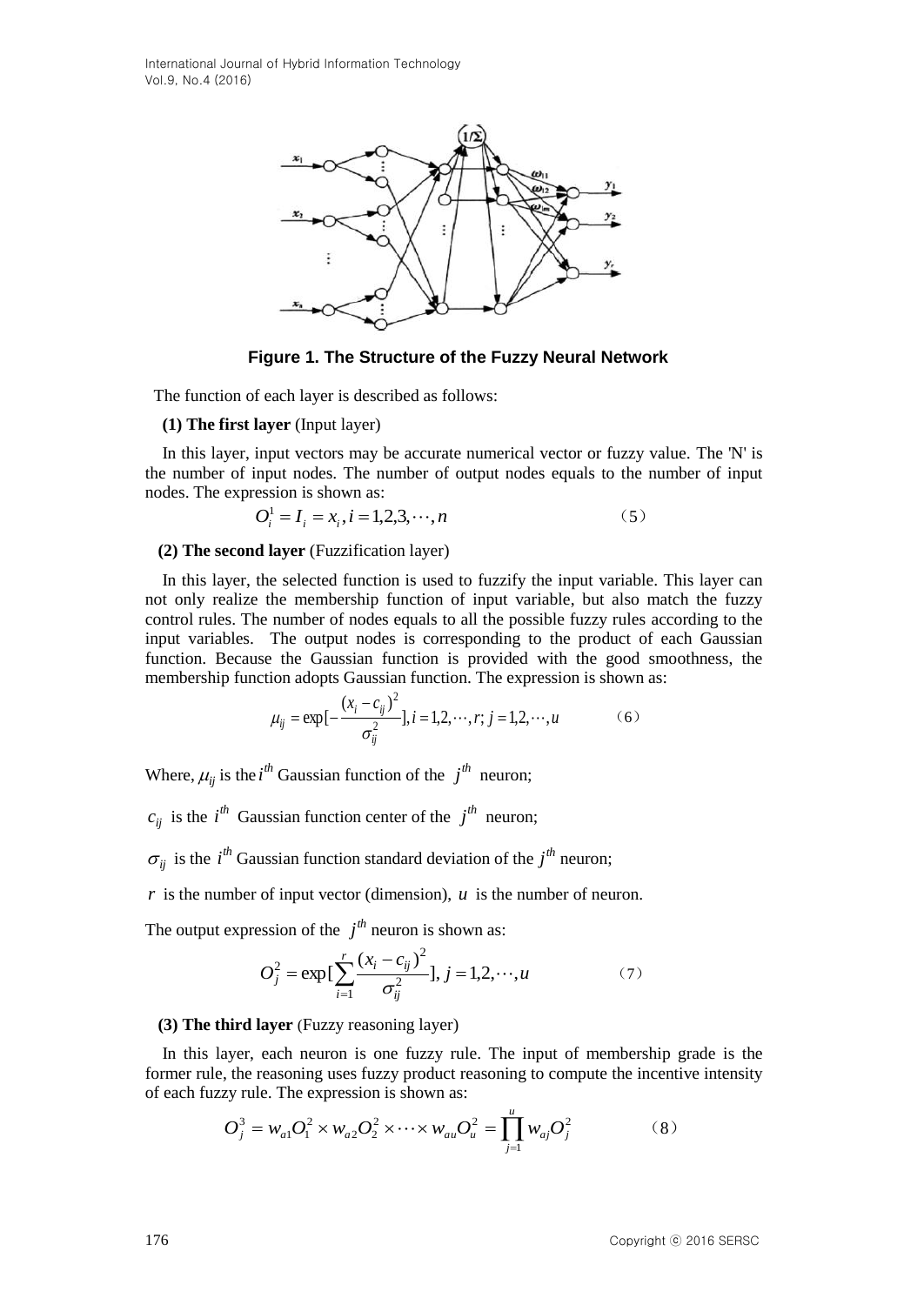#### **(4) The fourth layer** (Anti-fuzzification layer)

 In this layer, the clear output of the fuzzy neural network is realized and the antifuzzification algorithm is provided with the global approximability. The general fuzzy method of the gravity solution is used in this paper. The expression is shown as:

$$
O_j^4 = \frac{O_j^3}{\sum_{j=1}^u O_j^3}, j = 1, 2, \cdots, u
$$
 (9)

#### **(5) The output layer**

The precision calculation is realized by the followed expression:

$$
y = \sum_{j=1}^{u} w_{bj} O_j^4, \quad j = 1, 2, \cdots, u
$$
 (10)

where,  $w_{bj}$  is the connection weight of the FNN model.

## **3. An Improved ACO(APEACO) Algorithm**

It is found that the ACO algorithm is a algorithm based on combining heuristic algorithm and positive feedback mechanism of pheromone. In the process of the search optimal solution, the random selection strategy is widely applied, but the random strategy will cause the slower evolutionary speed. The positive feedback mechanism of pheromone is used to strengthen the ants for searching for the optimal solution, but it it's easy to appear the stagnation phenomenon. In order to overcome the these shortcomings, in the process of the search optimal solution, self-adaptive pheromone evaporation factor strategy is used to dynamically adjust the pheromone evaporation factor on searching route in order to gradually lessen the amount of information between the optimal path and the worst path, and realize the full searching optimization for decision variable space. The self-adaptive pheromone evaporation factor is introduced to improve the ACO algorithm. This method is to make the new ant colony optimization algorithm by using pheromone evaporation factor to improve the global convergence. The pheromone evaporation factor  $\rho$  in the expression(3) is replaced by self-adaptive  $\rho(t)$  with the iteration, then the expression (3) is given:

$$
\tau(r, u) = (1 - \rho(t))\tau(r, s) + \sum_{k=1}^{m} \Delta \tau_k(r, s)
$$
\n(11)

where  $\rho(t)$  is pheromone evaporation factor, which varies with the iteration.  $\rho(t)$  is adaptive to change according to the following expression:

$$
\rho(t) = \begin{cases} 0.95 \rho(t-1) & \text{if } 0.95 \rho(t) \ge \rho_{\text{min}} \\ \rho_{\text{min}} & \text{other} \end{cases}
$$
(12)

where  $\rho_{\min}$  is the minimum value of  $\rho$ , the purpose is to prevent too small value of  $\rho$  to bring the slow convergence speed. In order to improve global search ability and search speed of the ACO algorithm, the optimal solution is found and saved in the end of each loop search in order to regard as judging the adaptive condition of  $\rho$ .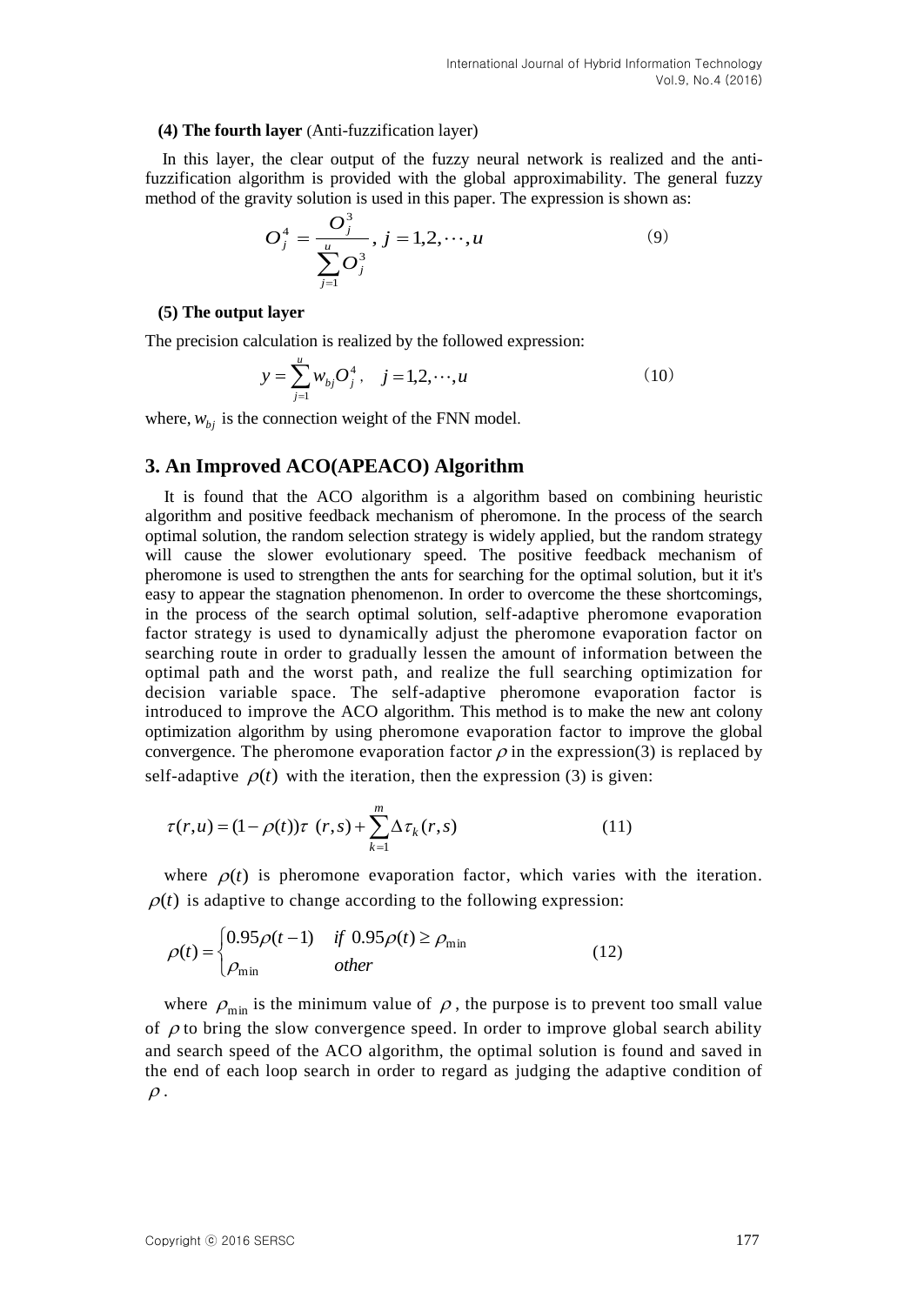# **4. A Novel Hybrid Optimization (APEACOFNN) Algorithm**

## **4.1. The Idea of APEACOFNN Algorithm**

The proposed APEACO algorithm mainly includes two parts. The ACO algorithm is improved and the FNN is optimized. Aiming at the defects of low convergence speed and easy falling into local optimal solution of the basic ACO algorithm, an improved ACO algorithm based on self-adaptive pheromone evaporation factor strategy (APEACO) is proposed. The self-adaptive pheromone evaporation factor strategy is used to gradually lessen the amount of information between the optimal path and the worst path, realize the full searching optimization for decision variable space, and effectively avoid falling into local optimum for quickening the convergence speed. The improved ACO(APEACO) algorithm can improve the low convergence speed and avoid the easy falling into local optimal solution. Because the structure of fuzzy radial basis function neural networks (FRBFNN) includes the number of neurons in each layer and the connection number between neurons of two adjacent layers. However, the number of neurons in the FRBFNN is to only change in the third layer, and these neurons play an important role. The connection number of neurons is used to describe the number of neurons in the FRBFNN. The structure of the FRBFNN determines the number of nodes in the third layer, the connection number and connection weights between the second layer and the third layer and the fourth layer. So the improved ACO(APEACO) algorithm with higher convergence speed and better optimization ability is used to optimize the FRBFNN in order to propose a novel hybrid optimization(APEACOFNN) algorithm. A switching function is designed to transform the structure optimization and parameter learning problem of the FRBFNN into a simple function optimization problem, which is optimized by using APEACO algorithm in order to obtain the optimal structure and parameter of the FRBFNN for forming the novel hybrid optimization(APEACOFNN) algorithm.

## **4.2. The Steps of APEACOFNN Algorithm**

According to the idea of the proposed APEACOFNN algorithm, the steps of APEACOFNN algorithm are described as follows:

# **Step1:** Initialize the APEACOFNN algorithm

Generate N ants to form one population.  $T_{\text{max}}$  is the number of maximum iterations,  $\alpha$  is the pheromone factor,  $\beta$  is heuristic factor, the pheromone evaporation factor is  $\rho$ , the amount of pheromone is  $Q$ . The initial pheromone( $\tau(i)$ ) between two cities is given according to the following equation:

$$
\tau(i) = k * a^{-f(x_i)}\tag{13}
$$

where k is a constant  $(k > 0)$ ,  $0 < a < 1$ ,  $f(x_i)$  is the objective function value. The values of the constants( $k$  and  $a$ ) are determined according to the actual problem.

**Step 2.** Each ant chooses one city as its started city.

**Step 3.** Compute the transition probability

The  $k^{th}$  ant constructs its traveling sequence by using the transition rule expression (2).

**Step 4.** Compute the path length for all ants. Select the next arriving node according to the expression  $(1)$  and  $(2)$ .

**Step 5.** Update the amount of pheromone

The  $k<sup>th</sup>$  ant allocates its traveling sequence by using the local pheromone update rule expression(3) according to its path length.

**Step 6.** When all ants completed a cycle, the value of  $\rho$  is updated according to the expression ( 12). Then the global pheromone is updated according to the expression ( 11).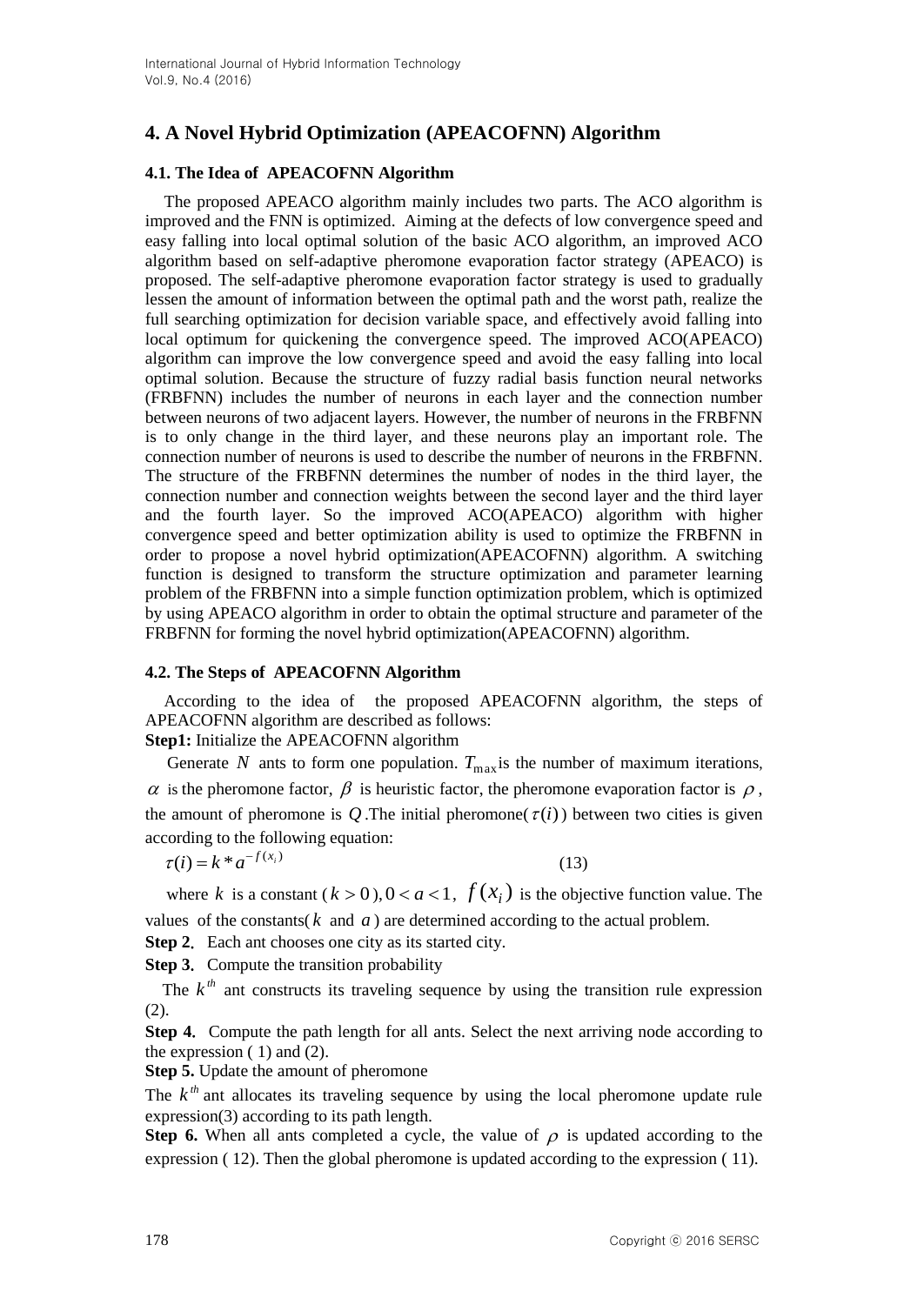#### **Step 7.** Output optimization solution

 Compute whether a better solution is obtained in this step than the last step; if it is, then a global updating is performed on the solution and go into **step 8.** Otherwise repeat **step 2** to **step8**. Obtain the structure of the FRBFNN

The structure of the FRBFNN includes the number of the nodes and the related connection weights of the nodes in the hidden layer. Suppose the given learning sample  ${x(i), y(i), i = 1,2,3,..., N}$ , the error of one sampling  ${x, y}$  is defined as:  $e = y - y$ . **Step 9.** Optimize the parameters of the FRBFNN

 The key of the parameters of the FRBFNN is to find out the optimal value. A unit step function  $\delta$  is used in here. The optimization problem of the FRBFNN is converted to a pure parametric optimization problem. So the APEACO algorithm is used to optimize the structure and parameter optimization of the FRBFNN.

**Step 10.** Calculate the error

Suppose the total number of training samples is T, the mean value of the average error of the optimized FRBFNN is given:

$$
\varepsilon_{AVG} = \frac{1}{K} \sum_{j \in n} e_j^2(k) \tag{14}
$$

where  $e_i(k) = d_i(k) - y_i(k)$ ,  $e_i(k)$  is the error signal of the unit.

**Step 11.** Judge end condition

When the MSE meets the requirement, the APEACOFNN algorithm will end. Otherwise go into **Step 8.** to continue to train the FRBFNN until the maximum iteration is reached.

#### **5. Experiment and Result Analysis**

In order to test the effectiveness of the APEACOFNN algorithm, the APEACOFNN algorithm is used to classify the UCI data set. Iris, Glass, Wine, Credit\_card, B\_cancer\_w from the UCI data set are selected to classify for verifying the performance of the APEACOFNN algorithm. The experiment environments are: Matlab 2012b, the Pentium CPU 2.40GHz, 2.0GB RAM with Windows XP operation system. The experimental parameters of the APEACOFNN algorithm are: ants  $N = 50$ , the number of maximum iterations  $T_{\text{max}} = 1000$ , the pheromone factor  $\alpha$  =0.5, heuristic factor  $\beta$  =2, the amount of pheromone  $Q$ =100, the pheromone evaporation factor  $\rho \in [0,0.1]$ , stochastic selection threshold  $q_0$ =0.90, the iteration algebraic counter  $t = 0$ . The number of nodes in the input layer equals to the number of dimensions of data set, and the number of nodes in the output layer equals to the number of classes of data set. The training samples are formed by randomly selecting 70% samples from data set. The testing samples are formed by surplus 30% samples from data set. The APEACOFNN algorithm is run independently 50 times. The average classification accuracy and mean square error(MSE) for all testing samples are shown in Table 1.

**Index Data set Samples Dimensions Classes Average accuracy(%) MSE 1 Iris** 150 4 3 97.78 1.536 E-01 **2 Glass** 214 9 6 89.28 5.046 E-02 **3 Wine** 178 13 3 98.65 6.739 E-03

**Table 1. Classification Results of APEACOFNN Algorithm**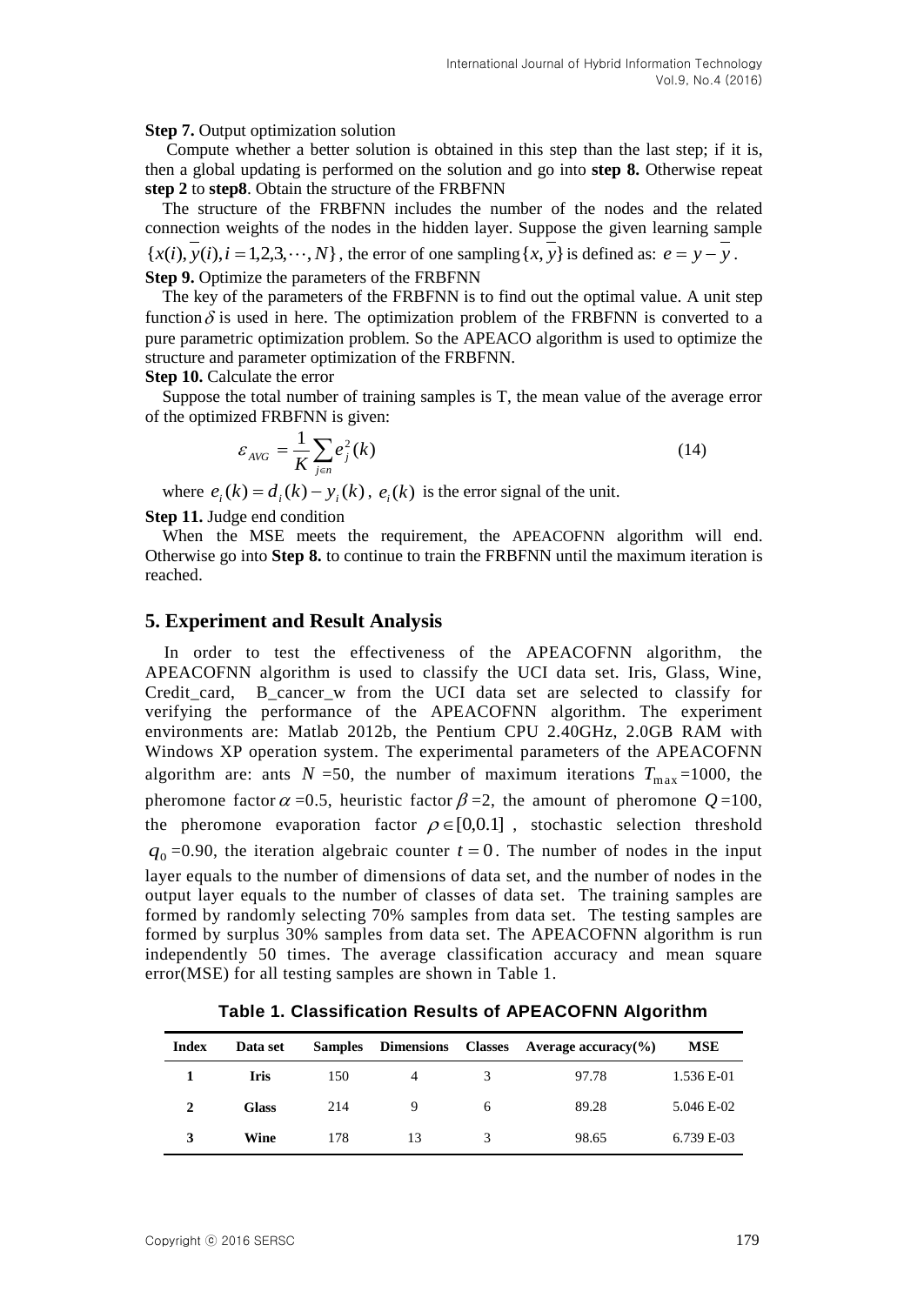| Credit card       | 690 | 14 | 92.03 | 7.213 E-03 |
|-------------------|-----|----|-------|------------|
| <b>B</b> cancer w | 683 |    | 95.07 | 5.124 E-01 |

In order to further prove the effectiveness of the APEACOFNN algorithm, the proposed APEACOFNN algorithm is compared with RBFNN and ACOFNN methods on five data sets from UCI. Each algorithm in the experiment selects the same training set(70%) and the testing set(30%), the average classification accuracy of each algorithm is shown in Table 2 and Fig.2.

| <b>Index</b>            | Data set          | <b>Samples</b> | RBFNN (%) | $ACOFNN\%$ | $APEACOFNN$ % |
|-------------------------|-------------------|----------------|-----------|------------|---------------|
| 1                       | <b>Iris</b>       | 150            | 92.14     | 95.46      | 97.78         |
| $\mathbf{2}$            | <b>Glass</b>      | 214            | 83.06     | 86.79      | 89.28         |
| 3                       | Wine              | 178            | 92.75     | 96.91      | 98.65         |
| $\overline{\mathbf{4}}$ | Credit_card       | 690            | 88.36     | 90.67      | 92.03         |
| 5                       | <b>B</b> cancer w | 683            | 91.47     | 94.23      | 95.07         |

**Table 2. The Average Classification Accuracy of Each Algorithm**



## **Figure 2. Comparison of Average Classification Accuracy under Testing Data Set**

As can be seen from Table 1. and Fig.2, for five UCI data sets, the average classification accuracy of the APEACOFNN algorithm is 97.78%( Iris),89.28%( Glass), 98.65%(Wine), 92.03%(Credit\_card) and 95.07%(B\_cancer\_w). So the average classification accuracy of the APEACOFNN algorithm is significantly better than the RBFNN and ACOFNN methods. The APEACOFNN algorithm can quickly find out the optimal parameters' combination of FNN and obtain the best classification results. And the APEACO algorithm can also ease the slow convergence and oscillation phenomenon of the basic ACO algorithm.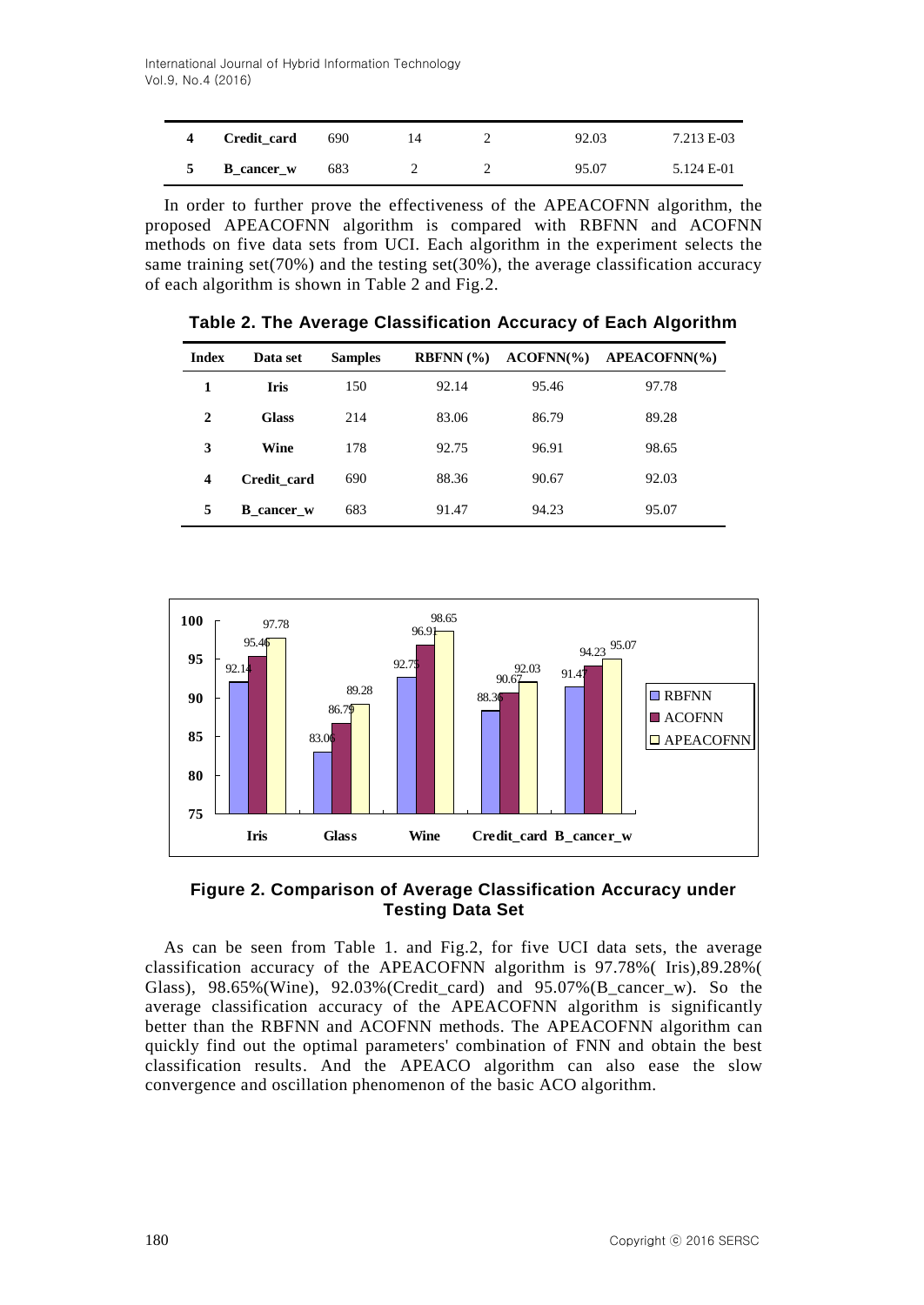## **6. Conclusion**

In this paper, the fuzzy theory, neural network and improved ant colony optimization algorithm are used to a novel hybrid optimization (APEACOFNN) algorithm. In the APEACOFNN algorithm, the self-adaptive pheromone evaporation factor strategy is used to dynamically adjust the pheromone evaporation factor on searching route in order to gradually lessen the amount of information between the optimal path and the worst path, and realize the full searching optimization for decision variable space. Then the proposed APEACO algorithm is used to comprehensively optimize and select the parameters of fuzzy neural network in order to propose a novel hybrid optimization (APEACOFNN) algorithm. Finally, the UCI data set are used to test the effectiveness of the APEACOFNN algorithm. The results show that the APEACOFNN algorithm can quickly find out the optimal parameters' combination of FNN and obtain the best classification results. And the APEACO algorithm can also ease the slow convergence and oscillation phenomenon of the basic ACO algorithm.

## **Acknowledgements**

 The authors would like to thank all the reviewers for their constructive comments. This research was supported by the Scientific and Technological Innovation Fund of Shunde District(No.20110302006), the National Natural Science Foundation of China (U1433124), the Open Project Program of the Traction Power State Key Laboratory of Southwest Jiaotong University (TPL1403), Open Project Program of Guangxi Key laboratory of hybrid computation and IC design analysis(HCIC201402),Open Project Program of Provincial Key Laboratory for Computer Information Processing Technology, Soochow University (KJS1326). The program for the initialization, training, and simulation of the proposed algorithm in this article was written with the tool-box of MATLAB 2012b produced by the Math-Works, Inc.

#### **References**

- [1] H. Q. Zhao and J. S. Zhang, "Functional link neural network cascaded with Chebyshev orthogonal polynomial for nonlinear channel equalization", Signal Processing, vol. 88, no. 8, **(2008)**, pp. 1946-1957.
- [2] H. X. Li and Z. Liu, "A probabilistic neural-fuzzy learning system for stochastic", IEEE Transaction on Fuzzy System, vol. 16, no. 4, **(2008)**, pp. 898-908.
- [3] D. Arun and D. Charles, "Fuzzy neural network models for classification", Applied Intelligence, vol. 12, no. 3, **(2000)**, pp. 207-215.
- [4] Y. Zhao, H. J. Gao and S. S. Mou, "Asymptotic stability analysis of neural networks with successive time delay components", Neurocomputing, vol. 71, no. 13-15, **(2007)**, pp. 2848-2856.
- [5] H. S. Park and S. K. Oh, "Rule-based fuzzy-neural networks using the identification algorithm of the GA hybrid scheme", International Journal of Control, Automation and Systems, vol. 1, no. 1, **(2003)**, pp. 101-110.
- [6] A. M. Tang, C. Quek and G. S. Ng, "GA-TSKfnn: Parameters tuning of fuzzy neural network using genetic algorithms", Expert Systems with Applications, vol. 29, no. 4, **(2005)**, pp. 769-781.
- [7] M. S. Abadeh, J. Habibi and E. Soroush, "Induction of fuzzy classification systems via evolutionary ACO-based algorithms", International Journal of Simulation: Systems, Science and Technology, vol. 9, no. 3, **(2008)**, pp. 1-8.
- [8] S. T. Tzeng, "Design of fuzzy wavelet neural networks using the GA approach for function approximation and system identification", Fuzzy Sets and Systems, vol. 161, no. 19, **(2010)**, pp. 2585- 2596.
- [9] X. C. Dong, Y. Y. Zhao, Y. Y. Xu, Z. Zhang and P. Shi, "Design of PSO fuzzy neural network control for ball and plate system", International Journal of Innovative Computing, Information and Control, vol. 7, no. 12, **(2011)**, pp. 7091-7103.
- [10] J. M. Yu, S. H. Lee and M. G. Jeon, "An adaptive ACO-based fuzzy clustering algorithm for noisy image segmentation", International Journal of Innovative Computing, Information and Control, vol. 8, no. 6, **(2012)**, pp. 3907-3918.
- [11] C. H. Hsu and C. F. Juang, "Evolutionary robot wall-following control using type-2 fuzzy controller with species-DE-activated continuous ACO", IEEE Transactions on Fuzzy Systems, vol. 21, no. 1, **(2013)**, pp. 100-112.